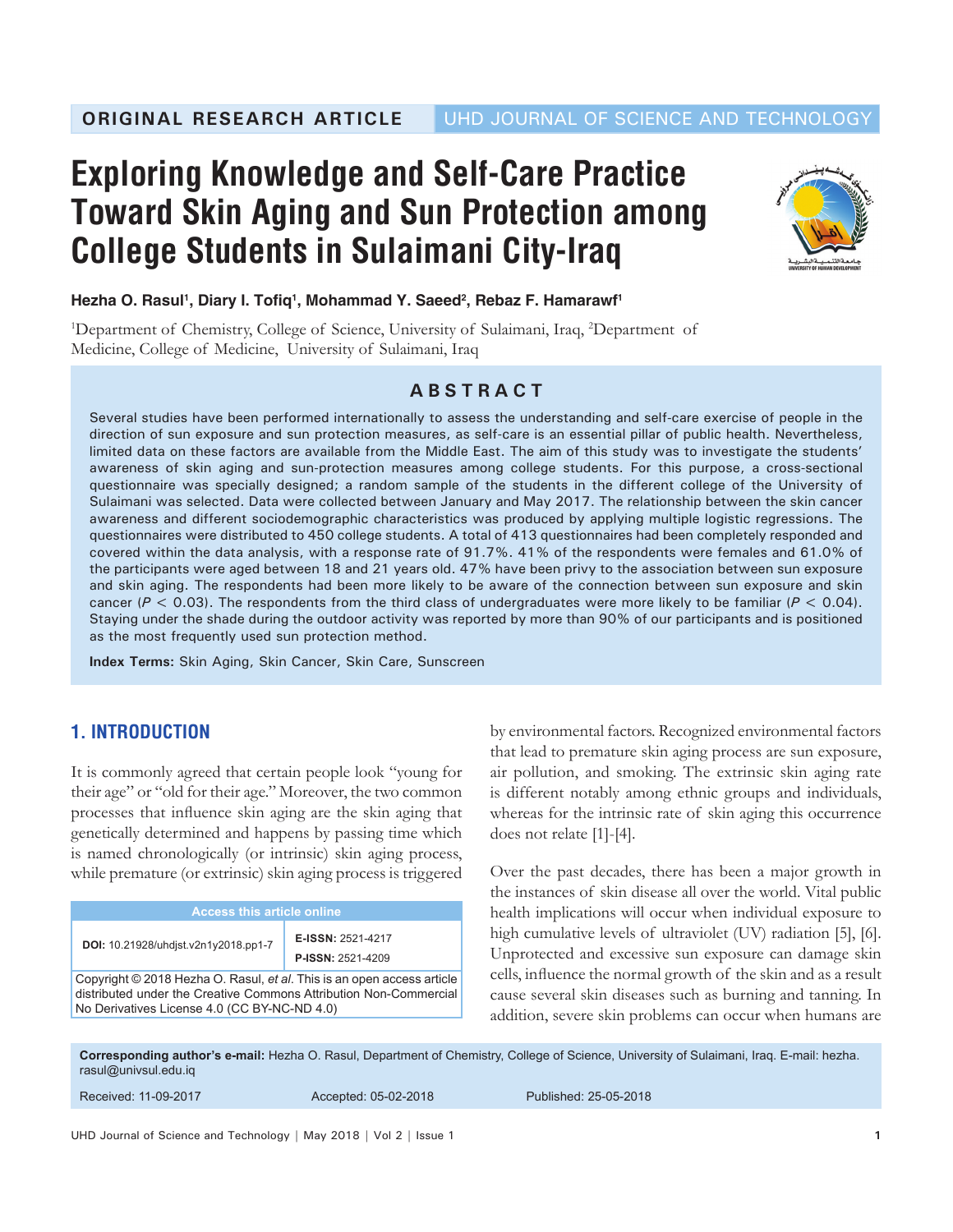exposed to large quantities of solar UV radiation, including skin aging, pigmentary changes, and skin cancer [7]-[11].

UV radiation is the most important environmental factor which leads to premature skin aging [2]. Human beings are exposed to massive portions of UV radiation in part through numerous sources which include living and traveling in sunny climates and outdoor activity, additionally due to thinning of the ozone layer within the stratosphere [5]. The harmful effect of UV radiation on the skin look regarding facial aging was previously discovered in the end 19<sup>th</sup> century by the two dermatologists Unna and Dubreuilh [12], [13]. Harry Daniell, in 1971, discovered the associations between cigarette smoking and skin aging [14]. Moreover, moderate alcohol consumption has also been shown to correlate with skin appearance [15]. Recent observation reported that air pollution is another significant environmental factor, which influences the skin appearance and leads to skin aging intrinsically [16]. Skin cancer has increased gradually during the past 50 years. Epidemiological studies demonstrate that skin cancer is developed by the sun, which is considered as the main considerable environmental factor which influences the skin. To reduce the skin cancer occurrence, the first step needs to be done increasing levels of awareness and self-care knowledge of the sun's harmful effects and how to better protect from solar emission [5], [17], [18]. It is essentially important to focus on educational level; this is with the purpose of changing behavioral patterns and protecting people against the dangerous effects of the sun [17]. Education plays a key role in raising awareness [19], [20]. Several types of research have been studied in different countries to determine people knowledge levels about the sun effect on facial aging and awareness level concerning sun protection [21].

In local skin care hospital, we have observed that many patients do not protect themselves from the sun and report unhealthy attitudes toward this subject. Exploring deficits in sun protection awareness and self-care practice toward different environmental factors can serve as a starting point for primary prevention interventions. Identifying knowledge and self-care practices of the public regarding skin aging, exposure and protection of the sun have been studied in several countries. Nevertheless, there is no study regarding this issue in Sulaimani city-Iraq. The purpose of the following study is to find out the levels of knowledge and self-care practice in regard to skin aging, sun exposure, and protection among college students. In addition, we will present the student's knowledge about various environmental factors such as air pollution, smoking, and drinking alcohol on skin aging.

#### **2. MATERIALS AND METHODS**

A cross-sectional survey was carried out between January 2017 and May 2017, both males and females students were involved at different colleges of Sulaimani University. From each college, several departments were selected randomly. A total of 413 questionnaires were collected. Data collection was performed by several trained students. The data collection process in this study was carried out using the questionnaire, which was specially created throughout a search of appropriate literature [1], [5], [7]. The re-designed questionnaire was tested initially in Sulaimani Center for Dermatology and Venereal Disease-Teaching Hospital to estimate approximately the length of the questionnaire in minutes, verify the participant's interpretation of questions and develop the questionnaire consequently. These questionnaires were tested in independent data sets, but these candidate questionnaires were excluded from the concluding analysis. However, the final version of the survey was conducted in the University of Sulaimani. The final version of the questionnaire included 24 questions and required approximately 5 minutes to complete. Approval from the Ethics Committee of University of Sulaimani, Sulaimani, Iraq, was obtained. The self-administered questionnaire was composed of three sections. The first section of the questionnaire comprised nine questions about personal information, such as university level, residence (urban vs. rural), gender, age, marital status, weight, high, smoking, and drinking alcohol. Various questions were integrated into the second part of the questionnaire about the student's knowledge concerning the factor of skin aging, sun's benefits and harmful effects on the skin and use of sun protection methods. The data were analyzed using Statistical Package for the Social Sciences Program (SPSS) version 21. After that the statistical assessment of data and the summarization of frequencies and percentages, multiple logistic regressions were used. Statistical significance was defined as *P* < 0.05.

## **3.RESULTS**

The questionnaire was distributed to 453. A complete data from 413 participants were returned and integrated into the analysis with a 91.7% response rate. There was a various range of age of the students who participated in the survey, 61.0% (252/413) of the respondents were aged 18-21 years old, while, and 34.1% (141/413) of the students were aged between 22 and 25. Only  $4.8\%$  (20/413) of the participants were aged over 25 years. In addition, 58.6% (242/413) of the students who contributed to the survey were male,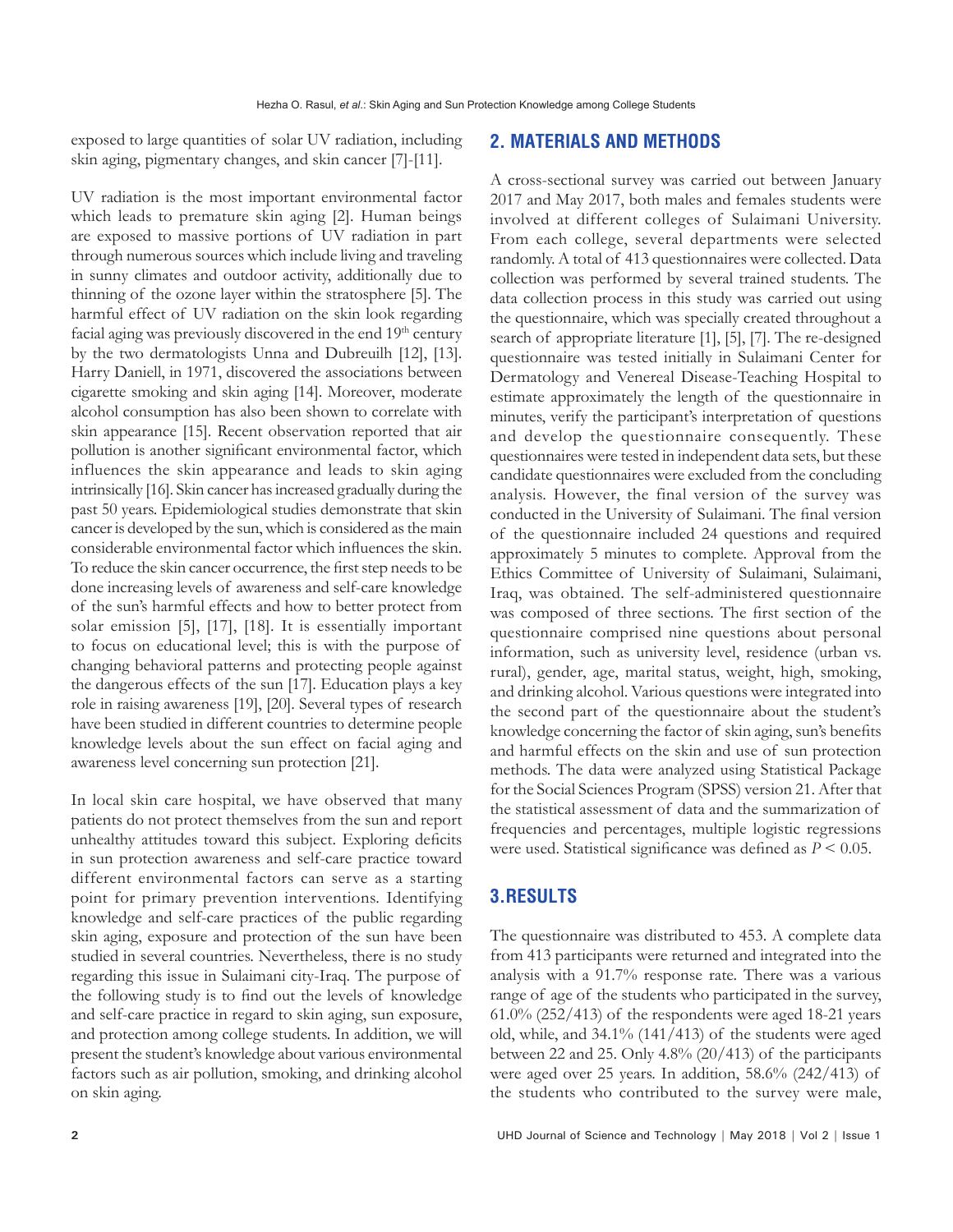while 41.4% (171/413) of the participants were female. The sociodemographic characters of the research population are depicted in Table I.

The level of awareness among students regarding unprotected exposure to the sun caused skin damage is illustrated in Table II. This study has indicated that the majority of respondents were mindful that excessive sun exposure causes skin burn (87.9%, 363/409). 47% (194/402) reported that sun exposure can cause skin aging, while almost more than

| <b>TABLE I</b><br>Sociodemographic data of the 413 participants |                |  |
|-----------------------------------------------------------------|----------------|--|
| <b>Characteristics</b>                                          | Count $(\%)^a$ |  |
| Gender                                                          |                |  |
| Male                                                            | 242 (58.6)     |  |
| Females                                                         | 171 (41.4)     |  |
| Age (years)                                                     |                |  |
| $18 - 21$                                                       | 252 (61.0)     |  |
| 22-25                                                           | 141 (34.1)     |  |
| Over 25                                                         | 20(4.8)        |  |
| Marital status                                                  |                |  |
| Single                                                          | 377 (91.3)     |  |
| Married                                                         | 32(7.7)        |  |
| Residence                                                       |                |  |
| Urban                                                           | 249 (60.3)     |  |
| Rural                                                           | 162 (39.2)     |  |
| Education (undergraduate)                                       |                |  |
| Class 1                                                         | 137 (33.2)     |  |
| Class 2                                                         | 113 (27.4)     |  |
| Class 3                                                         | 65 (15.7)      |  |
| Class 4                                                         | 85 (20.6)      |  |

<sup>a</sup>The denominator is different among variables due to missing values

| <b>TABLE II</b><br>Awareness of negative effects of the sunlight<br>among respondents |            |           |            |
|---------------------------------------------------------------------------------------|------------|-----------|------------|
|                                                                                       |            | $n (%)^a$ |            |
|                                                                                       | <b>Yes</b> | No        | Don't know |
| What damage does excessive sun-exposure cause?                                        |            |           |            |
| Skin burn                                                                             | 363 (87.9) | 18(4.4)   | 28(6.8)    |
| Skin aging                                                                            | 194 (47.0) | 74 (17.9) | 134 (32.4) |
| Skin cancer                                                                           | 217(52.5)  | 62 (15.0) | 125(30.3)  |

<sup>a</sup>The denominator is different among variables due to missing values

a half of respondents (52.5%, 217/404) were responsive of the relationship between skin cancer and sun exposure. Nevertheless, the level of knowledge of students regarding the impact of sunlight on skin was explored; understanding of the relationship between synthesis of Vitamin D and sun exposure was the most well-known benefit of the students, with 76.1% of the male and 70.7% of the female citing it. The male and female participants were reported (74.4% and 70.6%, respectively) regarding the association between sun exposure and treatment in some skin conditions. The relationship between positive psychological effects sun exposure was recorded 63% in male respondents, while only 37.0% of the female participants were aware of this relation, as shown in Table III.

The logistic regression models were used to assess the relationship between the demographic factors influencing awareness of the connection between sun exposure, and skin cancer is shown in Table IV.

Students aged 18-21 years reported higher rates of skin cancer knowledge (*P* < 0.025). Similarly, respondents from Class 3 were more likely to be linked with the understanding of the association between sun exposure and skin cancer  $(P < 0.037)$ . However, there was no significant dissimilarity found in awareness between students rooted in their gender, marital status, or area of residence (rural vs. urban).

The sun protection behaviors among respondents are summarized in Table V. 56% of study students reported that they were protecting themselves during the daytime against the effects of the sun by wearing sun protection cream (232/401), wearing sunglasses (61.9%, 256/401), and light-colored cotton clothes (83.1%, 343/407). Wearing "a hat" was found to be the least frequently used the technique of sun protection (40.2%, 166/391). The preferred method of protection during their outdoor activities was staying in the shade and inside with the data (90.6%, 374/406) (87.9%, 363/404), respectively. In addition, 87.9% (363/404) of participants reported that they were trying to stay inside to protect their skin from the sunlight. Data on using anti-aging

| <b>TABLE III</b><br>Students' levels of knowledge about beneficial effects of the sunlight |                                                                                |            |            |           |
|--------------------------------------------------------------------------------------------|--------------------------------------------------------------------------------|------------|------------|-----------|
| <b>Factor</b>                                                                              | Female, $n$ $\left(\frac{9}{6}\right)$<br>Male, $n$ $\left(\frac{9}{6}\right)$ |            |            |           |
|                                                                                            | Yes                                                                            | No         | <b>Yes</b> | No        |
| Synthesis of Vitamin D                                                                     | 181 (76.1)                                                                     | 57 (23.9)  | 118 (70.7) | 49 (29.3) |
| Treatment in some skin conditions                                                          | 177 (74.4)                                                                     | 61(25.6)   | 115 (70.6) | 48 (29.4) |
| Positive psychological effects                                                             | 133 (63.0)                                                                     | 104 (56.5) | 78 (37.0)  | 80 (43.5) |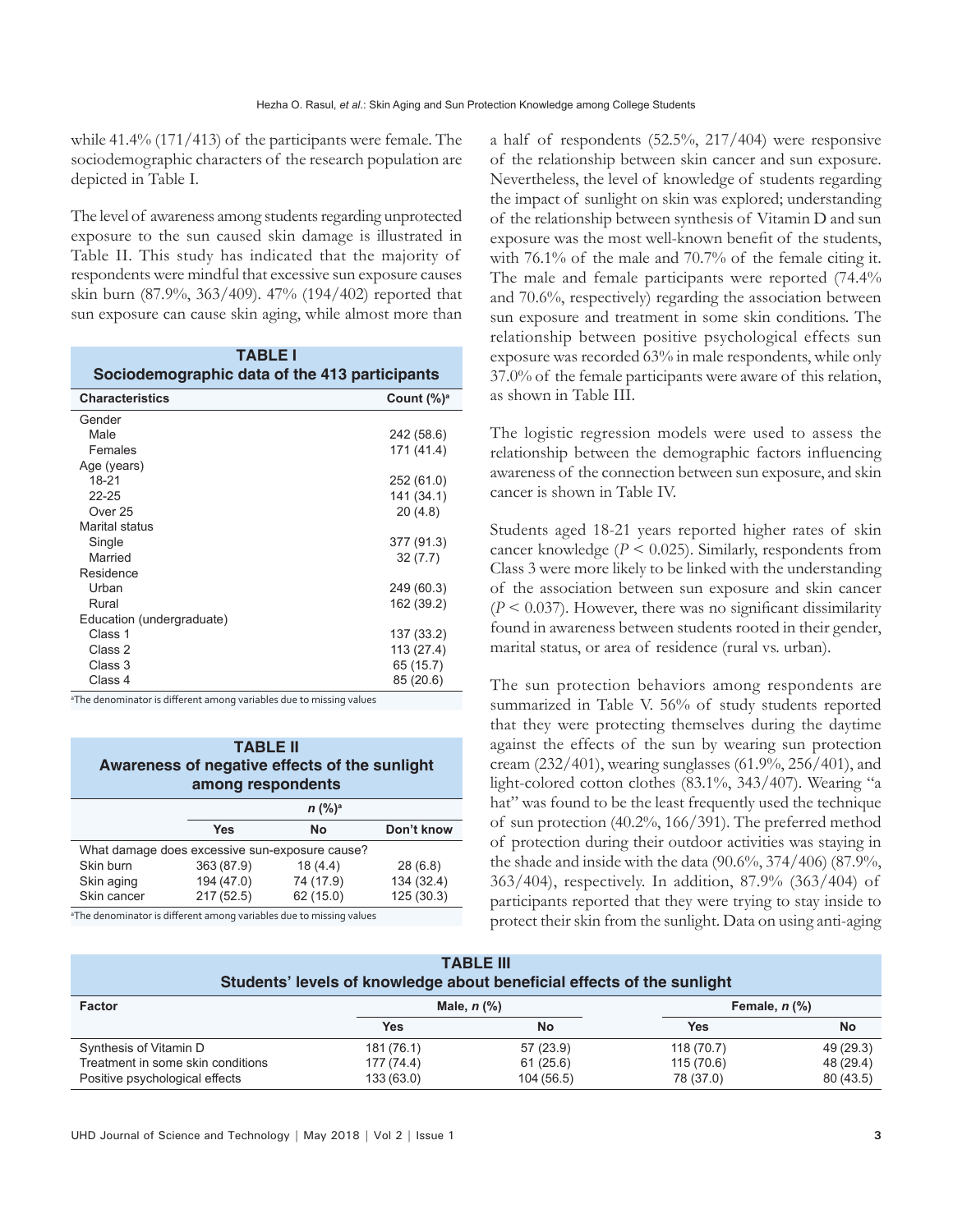skin product among our respondents showed that just about 55% of the female students reported that they never used anti-aging cream. Of respondents, only 45.1% (60/133) and 31.1% (60/183) of the female and male, respectively, had ever used sunscreen anti-aging product.

In addition, the students were asked about the importance of looking after their skin. As illustrated in Fig. 1, a surprising result had been recorded in this section, most of the students reported that it is important to look after their skin.

In this study, the participants were asked about their concern for various issues relating to the premature skin aging such. According to the data, stress was the most concerned respond, and the majority of students were submitted their choice to less concerned about sun exposure as shown in Table VI.

Perceptions of key factors of aging among students were recorded, and poor diet was considered as the main factor of aging among the students (33.1%) as shown in Table VII.

| <b>TABLE IV</b><br>Logistic regression analyses of skin cancer<br>awareness and sociodemographic characteristics |  |  |
|------------------------------------------------------------------------------------------------------------------|--|--|
| Odds ratio 95% CI<br>P value<br>(lower bound-upper bound)                                                        |  |  |
|                                                                                                                  |  |  |

| Male            | 0.082 | $0.624(0.367 - 1.061)$ |  |
|-----------------|-------|------------------------|--|
| Age 18-21 years | 0.025 | 5.992 (1.255-28.603)   |  |
| Single          | 0.196 | $0.514(0.188 - 1.410)$ |  |
| Urban           | 0.268 | 1.333 (0.802-2.217)    |  |
| Class 3         | 0.037 | $0.427(0.192 - 0.949)$ |  |
|                 |       |                        |  |

CI: Confidence interval

sunglasses

Wear light cotton clothes

| <b>TABLE V</b><br>Respondents applied sun protection methods |                  |                                                             |                  |
|--------------------------------------------------------------|------------------|-------------------------------------------------------------|------------------|
|                                                              |                  | $n$ (%) $^{\circ}$                                          |                  |
|                                                              | <b>Regularly</b> | <b>Never</b>                                                | <b>Sometimes</b> |
| daytime?                                                     |                  | Which of the protection methods do you often use during the |                  |
| Wear sun<br>protection<br>cream                              | 81 (19.6)        | 169 (40.9)                                                  | 151 (36.6)       |
| Wear hat                                                     | 24(5.8)          | 225 (54.5)                                                  | 142 (34.4)       |
| Wear                                                         | 89 (21.5)        | 14 (35.1)                                                   | 167 (40.4)       |

92 (22.3) 64 (15.5) 251 (60.8)

Stay under shade 137 (33.2) 32 (7.7) 237 (57.4) Stay inside 113 (27.4) 41 (9.9) 250 (60.5)

<sup>a</sup>The denominator is different among variables due to missing responses

### **4. DISCUSSION**

Information about public knowledge and behaviors regarding skin aging and protection measures among Kurdish people are little, and none official study in Kurdistan was found after a broad literature review on this topic. Diverse climate conditions can be found in different regions of Iraq. The Northern part of Iraq, which is called Kurdistan, has a cooler atmosphere than the southern part. The climate of Kurdistan has distinct high temperatures in day-time and low temperatures during the nighttime. From June to September, daytime temperatures reach 44°C or higher throughout the area. The south has higher temperatures, which can go as high as 48°C during summer time. In our local clinical dermatology center, we noticed that various sun's related skin diseases such as sunburn are more common in the summer period because the weather in the summer is exceptionally hot.

There has been an important increase in the incidence of the skin cancer over the past few decades. In addition, it has been shown that developing this condition is related to over a lifetime commutation of sun exposure [22].

It has been reported that with the implementation of sun protection measures and proper behaviors approximately around 80% of skin cancer cases can be prevented. Nevertheless, the occurrence of skin cancer is still increasing [23]. This study has indicated that more than 90% of our study respondents they commonly stayed under the shade to avoid the harmful effects of sun exposure. Gray *et al.* and Ergin *et al.* achieved a similar result in their 2012



**Fig. 1.** How Important is to look after the skin?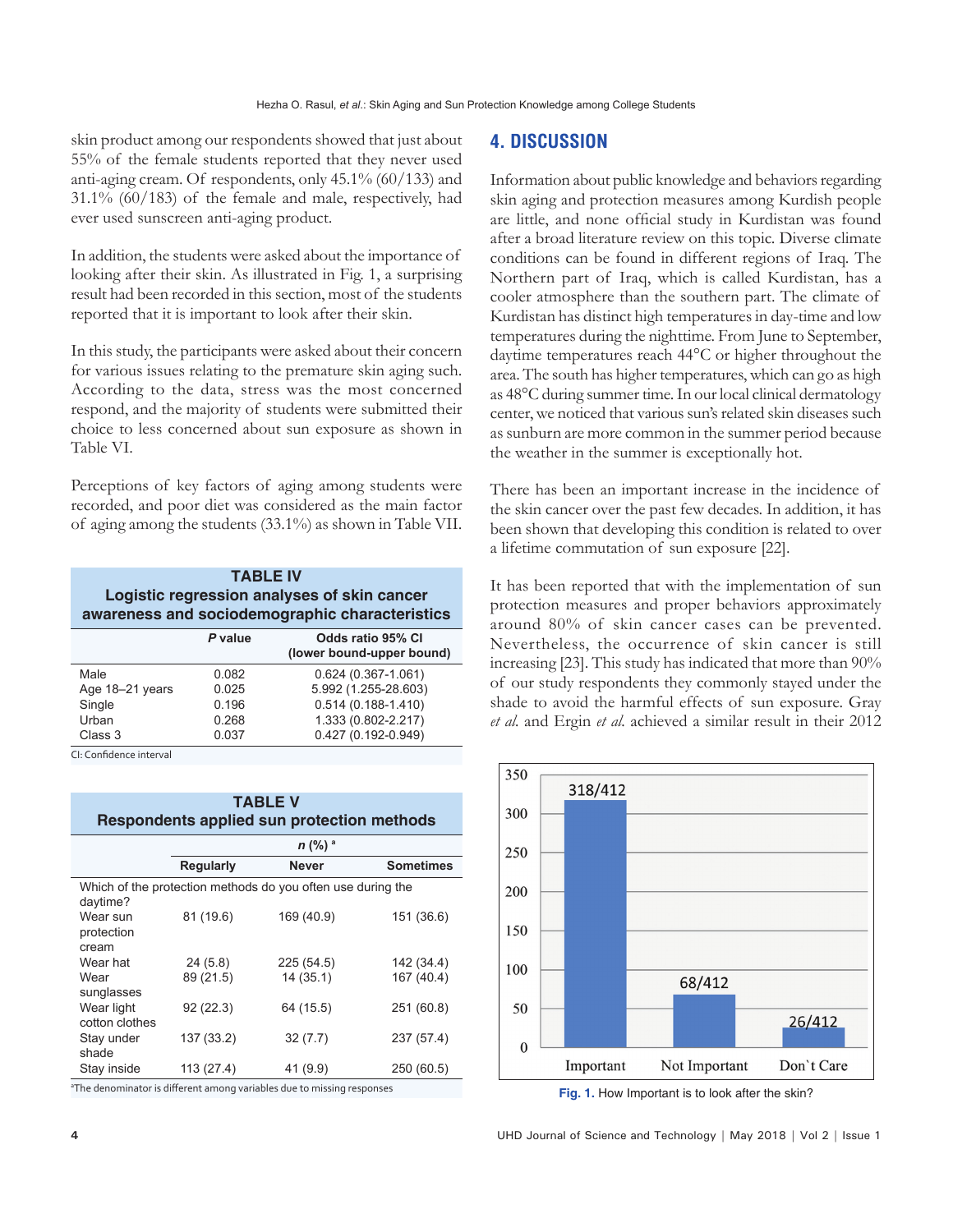| <b>TABLE VI</b><br>Participants concern about issues relating to<br>skincare |                           |               |               |
|------------------------------------------------------------------------------|---------------------------|---------------|---------------|
|                                                                              |                           | $n$ (%)       |               |
|                                                                              | Concerned                 | Not concerned | Missing-value |
|                                                                              | Premature aging caused by |               |               |
| Sun<br>exposure                                                              | 248 (60.0)                | 159 (38.5)    | 6(1.5)        |
| <b>Stress</b>                                                                | 347 (84.0)                | 63 (15.3)     | 3(0.7)        |
| Lack of<br>sleep                                                             | 303 (73.4)                | 106 (25.7)    | 4(1.0)        |
| Smoking                                                                      | 339 (82.1)                | 70 (16.9)     | 4(1.0)        |
| Drinking<br>alcohol                                                          | 299 (72.4)                | 108 (26.2)    | 6(1.5)        |

| <b>TABLE VII</b><br>Key factors of skin aging |                             |                      |  |
|-----------------------------------------------|-----------------------------|----------------------|--|
| Main factor of<br>aging <sup>a</sup>          | <b>Responses</b><br>$n$ (%) | Percent of cases (%) |  |
| Sun                                           | 97 (14.9)                   | 24.3                 |  |
| Weather                                       | 156 (24.0)                  | 39.1                 |  |
| Pollution                                     | 181 (27.9)                  | 45.4                 |  |
| Poor diet                                     | 215(33.1)                   | 53.9                 |  |
| Total                                         | 649 (100.0)                 | 162.7                |  |

a Dichotomy group tabulated at value 1

and 2011 study, respectively [5], [24]. Despite the fact that, Kokturk *et al.* and Kaymak *et al.* found that staying inside at peak times to be the most commonly practiced method of avoiding the harmful effects of the sun, with 53% and around 45% for women and men [18], [25]. Approximately 52% of the respondents reported awareness of the link between sun exposure and the hazard of skin cancer, which is comparable to the previous study carried out in Saudi Arabia by AlGhamdi *et al.* and Al Robaee [7], [26]. However, this level of awareness is considered to be lower than similar studies conducted in the western community. For instance, the relationship between sun exposure and skin cancer was made by study participants in Malta with figures of 92.5%, 92% in the United States, 90% in Australia, and 85% in Canada [27]. The outcome of this study has shown that around 88% of study participants were familiar with the linkage between the sun and skin burn. Furthermore, knowledge of respondents about the connection between sun exposure and skin aging was confirmed with 47%. In this study, the participants were questioned about their levels of knowledge of the benefits of the sunlight; slight gender distinction was noted in answer to the positive effect of the sun on the synthesis of Vitamin D and treatment in several skin conditions. It was found that 76.1% of the male was aware of the positive effect of the synthesis of Vitamin D in comparison to 70.7% of

the female. In addition, the results of well-known effects of treatment in some skin conditions were analyzed; these statistics were 74.4% for male and 70.6% for female.

Regardless of the reasonably superior information and awareness among our study participants that the sunlight predisposes people to several skin disorders, including skin aging, sunburn, and skin cancer, the rate of sunscreen attentiveness was low. This study reported that more than half of the participants wear sun protection cream. In addition, 40.9% of the respondents reported that they have never used sunscreen. The finding regarding the use of sunscreen has been cited by several studies on this subject matter [26], [28], [29]. Moreover, around 62% of students stated that they wear sunglasses as one of the sun protection methods. Nikolaou *et al.* reported that in Mediterranean population sunglasses was the most regularly used sun protection with the number of 83.4% [30]. As we have shown, protective clothes were used as sun protection among students, as 83.1% of respondents reported wearing light cotton clothes, and 40.2% of them reported using a hat during outdoor activities. Certainly, this rate of sun protection utilizes and knowledge among the Kurdish people as reported by this study is quite alarming and should spotlight the interest in this concern with regard to health education programs and future studies. Additional learning is needed as the knowledge only is not sufficient to make a transform in approach. Universities are ideal environment because of their existing infrastructure to help students attaining the essential healthy behaviors. Sun protection awareness and ideas can be integrated into the existing areas of study programs.

Nevertheless, this study has several potential limitations that should be reserved when interpreting the results. An expediency sample of students from only one university was surveyed. Therefore, caution must be kept in mind in expanding our findings to other universities, especially universities situated in other geographical regions. Another limitation to these findings is the reality that the students were asked to report their answers as yes or no with offered statements about sun exposure harmful effect including skin aging, skin burn, and skin cancer, which may prejudice responses and direct to a mistaken evaluation of the proportion of the public who have true and factual information of the sun side effects. Finally, the results of this study limited by cross-sectional character, which means that commands of effects can only be hypothesized.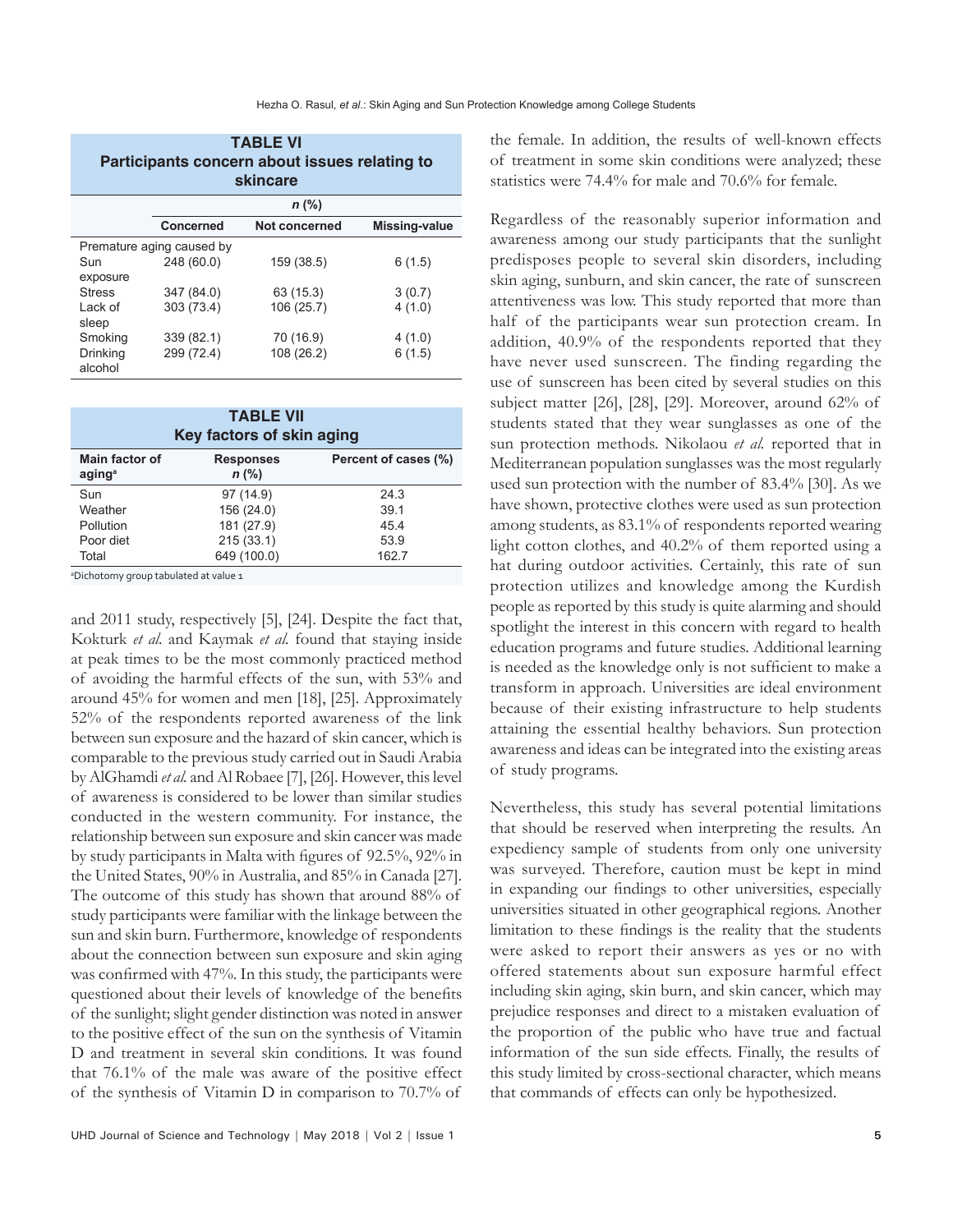#### **5. CONCLUSION AND RECOMMENDATION**

This study has specified a low level of public knowledge and self-care practice among the college students regarding skin aging, the harmful effects of sun exposure and sun protection methods. In addition, this study has discovered that sun protection measure is commonly inadequate among students and on a regular basis only a small part of participants uses sunscreen. Therefore, this research highlights the requirement for the media, further studies and future well-being education programs to be utilized with the purpose of developing the implementation of sun protection behaviors including wearing sunscreen regularly and wearing protective clothes among the general public.

## **6. ACKNOWLEDGMENT**

The authors would like to acknowledge Kale Rahim and Lano Hiwa from the University of Sulaimani for the data collection. We also thank the staff of the Sulaimani Center for Dermatology and Venereal Disease (Teaching Hospital) for their generous help.

#### **REFERENCES**

- [1] H. Rexbye. "Influence of environmental factors on facial ageing". *Age and Ageing,* vol. 35, no. 2, pp. 110-115, 2006.
- [2] A. Vierkötter and J. Krutmann. "Environmental influences on skin aging and ethnic-specific manifestations". *Dermato-Endocrinology,*  vol. 4, no. 3, pp. 227-231, 2012.
- [3] B. Gilchrest and J. Krutmann. Skin Aging. Springer, Berlin, 2006.
- [4] R. Halder and C. Ara. "Skin cancer and photoaging in ethnic skin". *Dermatologic Clinics,* vol. 21, no. 4, pp. 725-732, 2003.
- [5] E. Yurtseven, T. Ulus, S. Vehid, S. Köksal, M. Bosat and K. Akkoyun. "Assessment of knowledge, behaviour and sun protection practices among health services vocational school students". *International Journal of Environmental Research and Public Health,* vol. 9, no. 12, pp. 2378-2385, 2012.
- [6] O. Tekbas, D. Evci, and U. Ozcan. "Danger increasing with approaching summer: Sun related UV rays". *TAF Preventive Medicine Bulletin,* vol. 4, no. 2, pp. 98-107, 2005.
- [7] K. AlGhamdi, A. AlAklabi and A. AlQahtani. "Knowledge, attitudes and practices of the general public toward sun exposure and protection:Anational survey inSaudiArabia".*Saudi Pharmaceutical Journal,* vol. 24, no. 6, pp. 652-657, 2016.
- [8] B. Armstrong and A. Kricker. "The epidemiology of UV induced skin cancer". *Journal of Photochemistry and Photobiology B: Biology,*  vol. 63, no. 1-3, pp. 8-18, 2001.
- [9] R. MacKie. "Effects of ultraviolet radiation on human health". *Radiation Protection Dosimetry,* vol. 91, no. 1, pp. 15-18, 2000.
- [10] M. Mabruk, L. Toh, M. Murphy, M. Leader, E. Kay and G.

Murphy. "Investigation of the effect of UV irradiation on DNA damage: Comparison between skin cancer patients and normal volunteers". Journal of Cutaneous Pathology, vol. 36, no. 7, pp. 760-765, 2009.

- [11] L. Scerri and M. Keefe. "The adverse effects of the sun on the skin–a review". *Maltese Medical Journal,* 7, pp.26-31, 1995.
- [12] P. Unna. The Histopathology of the Diseases of the Skin. Clay, Edinburgh, 1896.
- [13] W. Dubreuills, Des Hyperkératoses Circonscrites. Masson, Paris, 1896.
- [14] H. Daniell. "Smoker's Wrinkles". Annals of Internal Medicine, vol. 75, no. 6, pp. 873, 1971.
- [15] E. Sherertz and S. Hess. "Stated Age". *New England Journal of Medicine,* vol. 329, no. 4, pp. 281-282, 1993.
- [16] A. Vierkötter, T. Schikowski, U. Ranft, D. Sugiri, M. Matsui, U. Krämer and J. Krutmann. "Airborne Particle Exposure and Extrinsic Skin Aging". *Journal of Investigative Dermatology,* vol. 130, no. 12, pp. 2719-2726, 2010.
- [17] T. Filiz, N. Cinar, P. Topsever and F. Ucar. "Tanning youth: Knowledge, behaviors and attitudes toward sun protection of high school students in Sakarya, Turkey". *Journal of Adolescent Health,*  vol. 38, no. 4, pp. 469-471, 2006.
- [18] Y. Kaymak, O. Tekbaş and S. Işıl. "Knowledge, attitudes and behaviours of university students related to sun protection". *Journal of Turkish Dermatology,* vol. 41, pp. 81-85, 2007.
- [19] P. Cohen, H. Tsai and J. Puffer. "Sun-protective behavior among high-school and collegiate athletes in los angeles, CA". Clinical *Journal of Sport Medicine,* vol. 16, no. 3, pp. 253-260, 2006.
- [20] T. Owen, D. Fitzpatrick and O. Dolan. "Knowledge, attitudes and behaviour in the sun: The barriers to behavioural change in Nothhern Ireland". *The Ulster Medical Journal,* vol.73, no. 2, pp. 96-104, 2004.
- [21] A. Geller, L. Rutsch, K. Kenausis, P. Selzer and Z. Zhang. "Can an hour or two of sun protection education keep the sunburn away? Evaluation of the environmental protection agency's sunwise school program". *Environmental Health,* vol. 2, no. 1, pp. 1-9, 2003.
- [22] R. Bränström, S. Kristjansson, H. Dal and Y. Rodvall. "Sun exposure and sunburn among Swedish toddlers". *European Journal of Cancer,* vol. 42, no. 10, pp. 1441-1447, 2006.
- [23] N. Sendur. "Nonmelanoma skin cancer epidemiology and prevention". *Turkiye Klinikleri Journal of Internal Medical Sciences,*  vol. 1, pp. 80-84, 2005.
- [24] A. Ergin, I. Ali and I.B. Mehmet. "Assessment of knowledge and behaviors of mothers with small children on the effects of the sun on health". *The Pan African Medical Journal,* vol. 4, pp. 72-78, 2011.
- [25] A. Köktürk, K. Baz and R. Buğdaycı. "Dermatoloji polikliniğine başvuran hastalarda güneşten korunma bilinci ve alışkanlıkları", *Türk Klinical Dermatology,* vol. 12, pp. 198-203, 2002.
- [26] A. Al Robaee. "Awareness to sun exposure and use of sunscreen by the general population". *Bosnian Journal of Basic Medical Sciences,* vol. 10, no. 4, pp. 314-318, 2010.
- [27] S. Aquilina, A. Gauci, M. Ellul and L. Scerri. "Sun awareness in Maltese secondary school students". *Journal of the European Academy of Dermatology and Venereology,* vol. 18, no. 6, pp. 670- 675, 2004.
- [28] K. Wesson and N. Silverberg. "Sun protection education in the